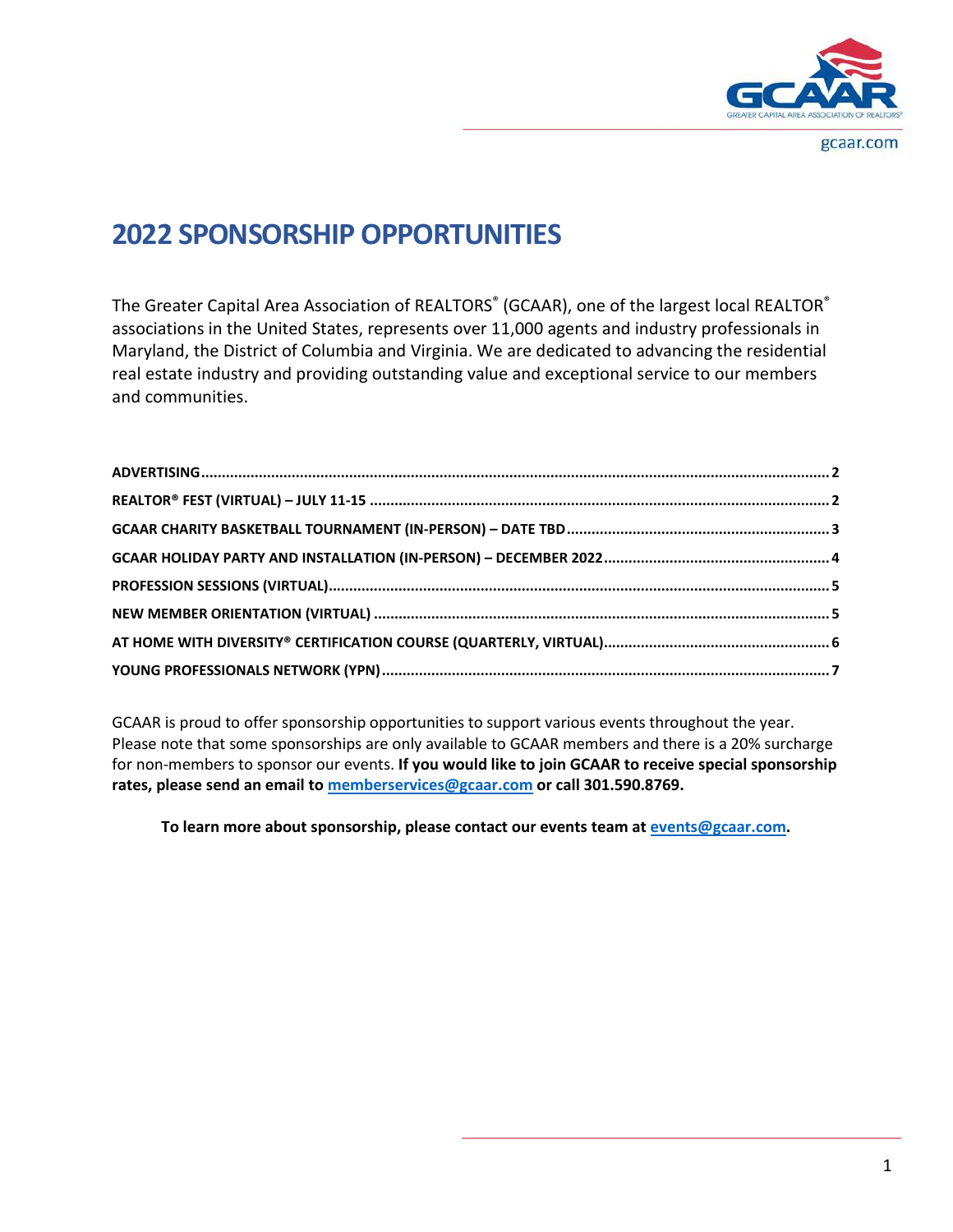

## <span id="page-1-0"></span>**Advertising**

To maximize your visibility among GCAAR members, why not also consider advertising in one of our most popular publications? Ads are available in GCAAR's Capital Area REALTOR® magazine, in our weekly all-member e-newsletter, Newsline and on GCAAR.com. For more information, please see [https://mediakits.theygsgroup.com/GCAAR/audience.](https://mediakits.theygsgroup.com/GCAAR/audience)

## <span id="page-1-1"></span>**REALTOR® Fest (virtual) – July 11-15**

GCAAR's most attended event of the year. Due to popular demand, GCAAR will again hold REALTOR<sup>®</sup> Fest virtually for an anticipated audience of over 1,000 REALTORS<sup>®</sup> for you to connect with. This conference will provide attendees with a full menu of continuing education – and opportunities for your company to offer professional development and other content to all participants!

REALTOR® Fest will provide you with the opportunity to achieve your marketing and business goals whether you are just starting out, looking to expand your company's client base, or seeking qualified business leads.

|                                                                                          | Platinum<br>member/non-member<br>\$5,000/\$6,000 | Gold<br>member/non-member<br>\$1,250/\$1,500 | Silver<br>member/non-member<br>\$625/\$750 | <b>Bronze</b><br>member/non-member<br>\$250/\$300 |
|------------------------------------------------------------------------------------------|--------------------------------------------------|----------------------------------------------|--------------------------------------------|---------------------------------------------------|
| Company logo displayed on<br>website                                                     | X                                                | X                                            | X                                          |                                                   |
| Company name listed on<br>website                                                        |                                                  |                                              |                                            | X                                                 |
| Link to company website from<br>RealtorFest.com                                          | X                                                | X                                            | X                                          | X                                                 |
| Company recognition on all<br>REALTOR <sup>®</sup> Fest specific emails                  | X                                                |                                              |                                            |                                                   |
| Dedicated social media post<br>before event                                              | X                                                | X                                            |                                            |                                                   |
| Group social media post<br>following event                                               | X                                                | X                                            |                                            |                                                   |
| Company logo listed on<br>postcard mailed to over 10,000<br>REALTOR <sup>®</sup> members | X                                                |                                              |                                            |                                                   |

## **Marketing**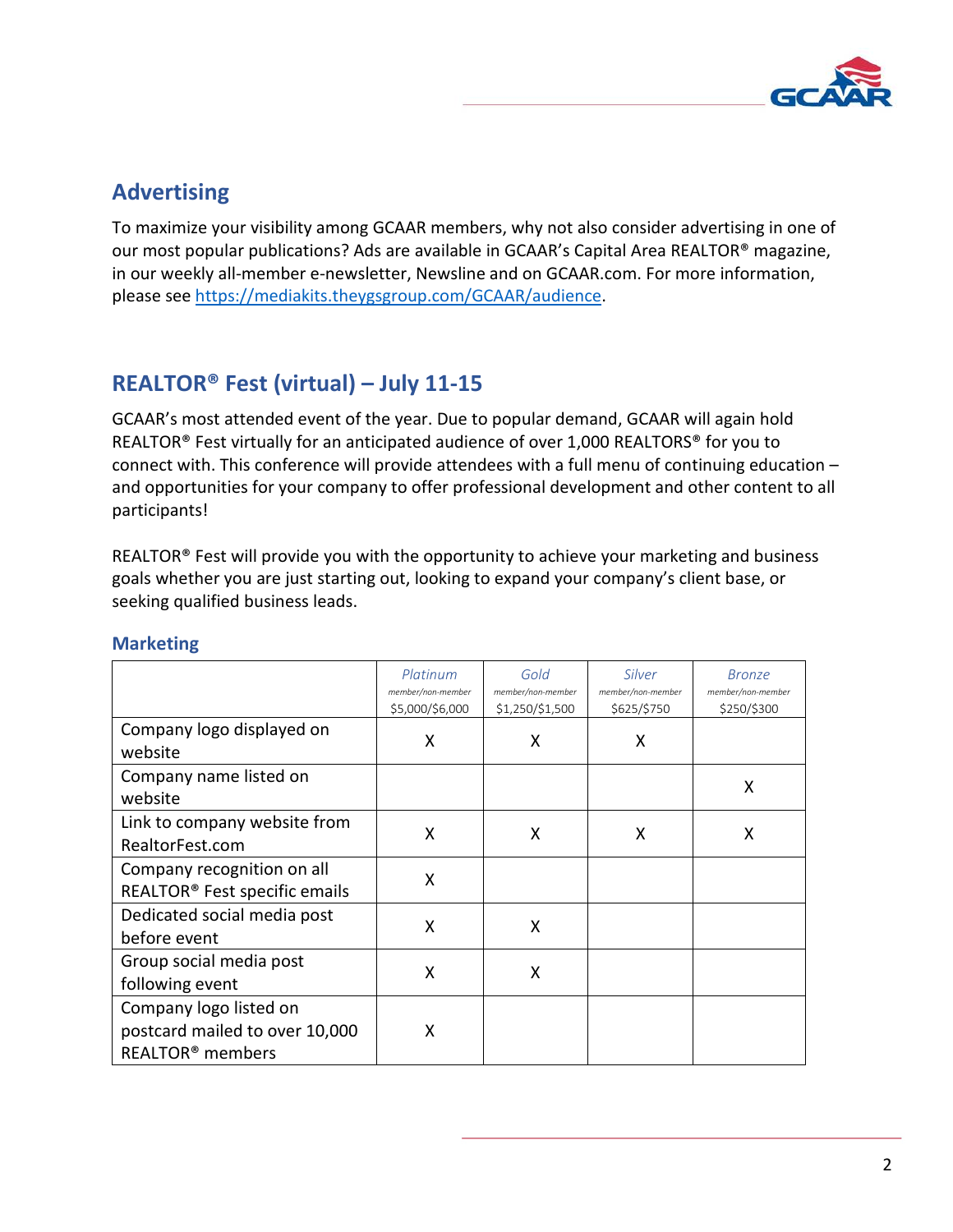

| Recognition in Capital Area   |  |  |
|-------------------------------|--|--|
| REALTOR <sup>®</sup> magazine |  |  |

## **At REALTOR® Fest**

|                                  | Platinum<br>member/non-member<br>\$5,000/\$6,000 | Gold<br>member/non-member<br>\$1,250/\$1,500 | Silver<br>member/non-member<br>\$625/\$750 | <b>Bronze</b><br>member/non-member<br>\$250/\$300 |
|----------------------------------|--------------------------------------------------|----------------------------------------------|--------------------------------------------|---------------------------------------------------|
| Recognized at lunchtime session  | X                                                |                                              |                                            |                                                   |
| during event                     |                                                  |                                              |                                            |                                                   |
| Company recognition on all       |                                                  |                                              |                                            |                                                   |
| emails sent to attendees before  | X                                                |                                              |                                            |                                                   |
| each class                       |                                                  |                                              |                                            |                                                   |
| Opportunity to host professional |                                                  |                                              |                                            |                                                   |
| development webinar of your      |                                                  |                                              |                                            |                                                   |
| choice (up to 1 hour) on GCAAR   | x                                                | X                                            |                                            |                                                   |
| virtual platform (content        |                                                  |                                              |                                            |                                                   |
| approved by GCAAR)               |                                                  |                                              |                                            |                                                   |
| Option to offer a giveaway at    |                                                  |                                              |                                            |                                                   |
| virtual happy hour/networking    | X                                                | Χ                                            | Χ                                          | Χ                                                 |
| session                          |                                                  |                                              |                                            |                                                   |

## <span id="page-2-0"></span>**GCAAR Charity Basketball Tournament (in-person) – DATE TBD**

Our annual basketball game and vendor fair is back! Play or watch as GCAAR members battle it out on the basketball court and afterwards enjoy food and networking. Profits will benefit local charities. Location and date to be determined.

|                                                | Presenting<br>member/non-member<br>\$2,000/\$2,400 | Exhibitor<br>member/non-member<br>\$350/\$420 |
|------------------------------------------------|----------------------------------------------------|-----------------------------------------------|
| Company named as "Presented by"                | x                                                  |                                               |
| Company logo featured on back of t-shirts      | x                                                  |                                               |
| Opportunity to speak at the end of the game    | x                                                  |                                               |
| Recognized as sponsor in Newsline and social   |                                                    |                                               |
| posts before and after event                   | x                                                  |                                               |
| Company tagged on GCAAR social channels        | x                                                  |                                               |
| Company logo included on social media graphic  | x                                                  |                                               |
| Thank you post following event on social media |                                                    | x                                             |
| Company name listed on one Newsline            |                                                    | x                                             |
| Company to be recognized at the end of the     |                                                    |                                               |
| game                                           |                                                    |                                               |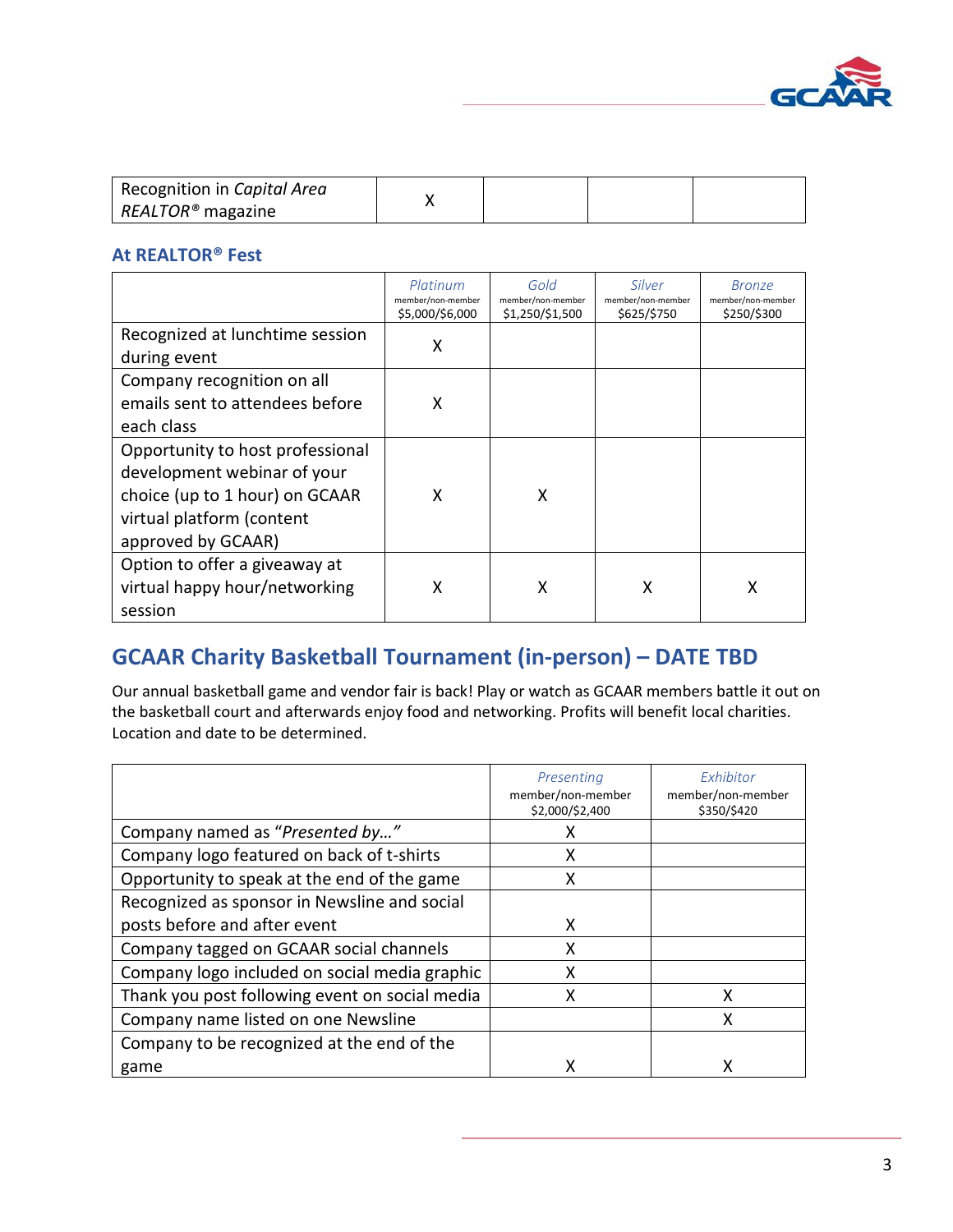

| Opportunity to provide a prize to be raffled off |   |
|--------------------------------------------------|---|
| at the end of the game                           | x |
| Chance to play in basketball game to receive     |   |
| face time with GCAAR members (space is           |   |
| limited)                                         |   |
| Recognition in Capital Area REALTOR®             |   |
| magazine                                         |   |

## <span id="page-3-0"></span>**GCAAR Holiday Party and Installation (in-person) – December 2022**

The annual GCAAR Holiday Party and Installation will welcome nearly 500 REALTOR® and affiliate members to celebrate the season and install the incoming 2023 GCAAR president, along with the 2023 Board of Directors. The celebration will showcase the work of our REALTOR® community and kick off another year of service to the greater capital area.

|                              | Presenting<br>member/non-member | Platinum<br>member/non-member | Gold<br>member/non-member | Silver<br>member/non-member | <b>Bronze</b><br>member/non-member |
|------------------------------|---------------------------------|-------------------------------|---------------------------|-----------------------------|------------------------------------|
|                              | \$25,000/\$30,000               | \$10,000/\$12,000             | \$5,000/\$6,000           | \$2,500/\$3,000             | \$1,500/\$1,800                    |
| <b>GCAAR Holiday Party</b>   |                                 |                               |                           |                             |                                    |
| and Installation             | X                               |                               |                           |                             |                                    |
| presented by                 |                                 |                               |                           |                             |                                    |
| Company logo included        | $\boldsymbol{\mathsf{X}}$       |                               |                           |                             |                                    |
| on social media graphic      |                                 |                               |                           |                             |                                    |
| Signage throughout           | X                               | X                             | X                         | X                           | X                                  |
| Company tagged on            | X                               | X                             | $\sf X$                   |                             |                                    |
| <b>GCAAR social channels</b> |                                 |                               |                           |                             |                                    |
| Company logo listed on       | X                               | X                             |                           |                             |                                    |
| each Newsline                |                                 |                               |                           |                             |                                    |
| Dedicated social post        | X                               | X                             |                           |                             |                                    |
| before event                 |                                 |                               |                           |                             |                                    |
| Company name listed          |                                 |                               |                           |                             |                                    |
| on one Newsline              |                                 |                               | X                         | X                           |                                    |
| following event              |                                 |                               |                           |                             |                                    |
| Group social post            |                                 |                               | X                         | X                           |                                    |
| before event                 |                                 |                               |                           |                             |                                    |
| Logo in program              | X                               | X                             | X                         |                             |                                    |
| Name in program              |                                 |                               |                           | X                           | X                                  |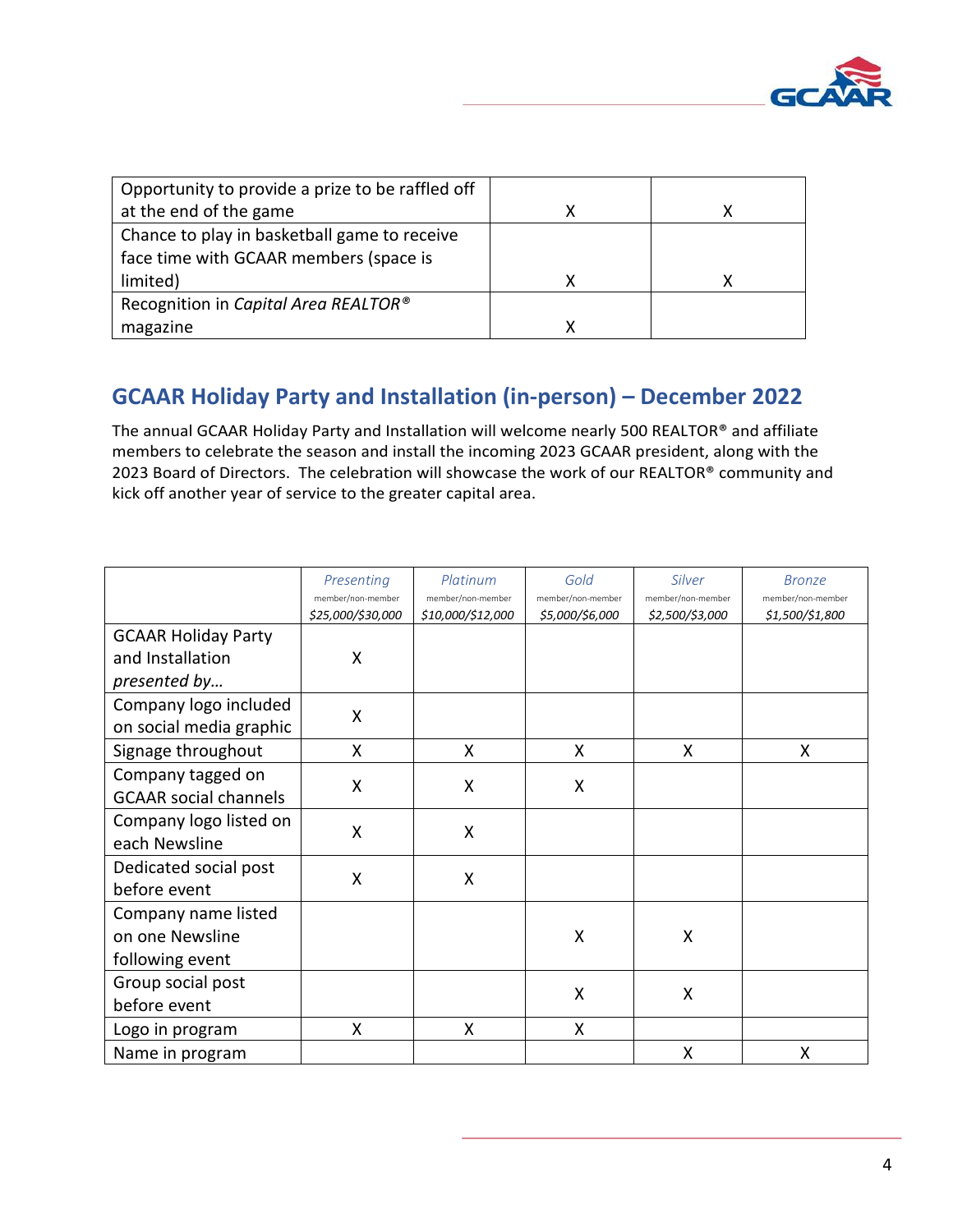

| Recognition from<br>podium                                                                                                     | X  | X | Χ            |   |                |
|--------------------------------------------------------------------------------------------------------------------------------|----|---|--------------|---|----------------|
| Recognition as sponsor<br>of (first-come, first-<br>served):<br>Bar w/ specialty<br>cocktail<br>Coat Check<br>Valet<br>Dessert | X  | Χ |              |   |                |
| Speaking opportunity                                                                                                           | X  |   |              |   |                |
| Opportunity to greet<br>guests at check-in                                                                                     | X  |   |              |   |                |
| Recognition in Capital<br>Area REALTOR®<br>magazine                                                                            | X  | X | Χ            | X |                |
| Tickets to VIP<br>Reception                                                                                                    | 8  | 4 | $\mathbf{1}$ |   |                |
| Tickets to event                                                                                                               | 10 | 8 | 6            | 4 | $\overline{2}$ |

## <span id="page-4-0"></span>**Profession Sessions (virtual)**

GCAAR offers one-two Profession Sessions, GCAAR's members-only professional development webinars, each month to provide our members with the most valuable content possible. Currently being offered virtually, you will have the opportunity for your company logo and name to be recognized in front of at least 30 GCAAR REALTOR® members. Note this sponsorship is available only to GCAAR affiliate members and is **limited to two** per year, based on demand.

## **Profession Session (\$200)**

- □ Profession Session "sponsored by [company name]"
- □ Company logo included in event graphic, to be used in marketing the forum (distributed to over 11,000 members)
- $\Box$  One dedicated post on social channels leading up to session (social channels determined by GCAAR)
- □ Option to speak for 2-3 minutes before session begins
- □ Company name listed on survey sent after session

## <span id="page-4-1"></span>**New Member Orientation (virtual)**

GCAAR offers New Member Orientation for GCAAR REALTOR® members who have joined our association within the last three months (generally two per month). This mandatory orientation is held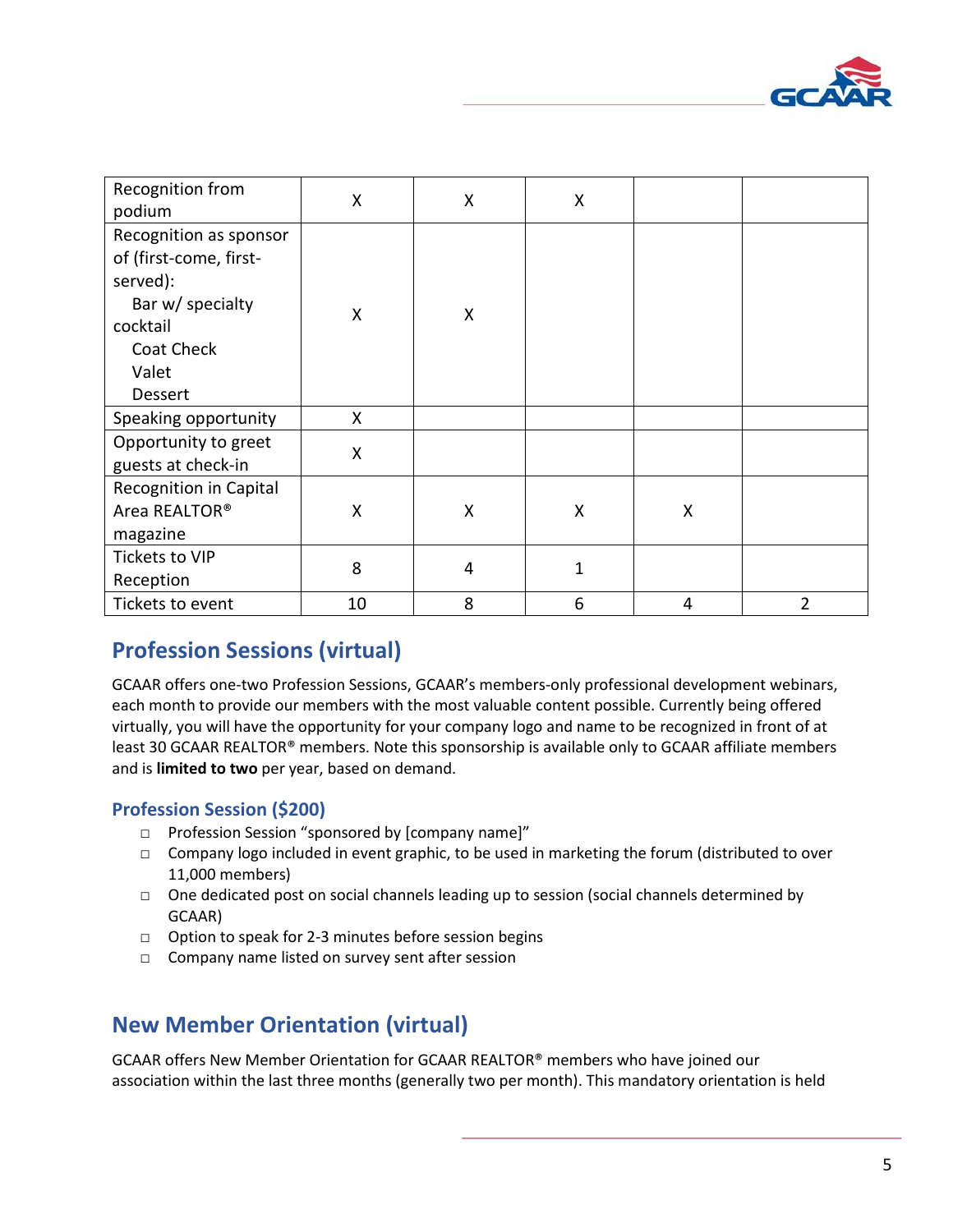

virtually (in-person to be determined in 2022) giving you the opportunity to network with MD, D.C. and Virginia REALTORS®. Each orientation class has up to 75 new REALTORS® who are eager to succeed in the real estate industry. This is your shot to get in front of brand-new real estate agents that may not have vendor relationships yet.

Note this sponsorship is available only to GCAAR affiliate members and is **limited to three** per year, based on demand.

## **New Member Orientation Sponsorship (\$125 each)**

- □ Listed on [GCAAR.com](https://gcaar.com/education-events/new-member-orientation) as sponsor (logo, company name, and website linked for the calendar year)
- □ Welcome new members at the beginning of class (2-3 minutes)
- □ Company name included in email sent to attendees following orientation
- □ Company listed as sponsors for the month on scrolling screen at Rockville and D.C. office (inperson/hybrid orientation only)
- □ Option to supply food/snack for orientation (sponsor to provide: in-person/hybrid orientation only)
- □ Opportunity to distribute your company's flyer and swag at orientation (sponsor to provide: inperson/hybrid orientation only)
- □ Opportunity to distribute your company's flyer in member service area (D.C. & Rockville: inperson/hybrid orientation only)

## <span id="page-5-0"></span>**At Home with Diversity® Certification Course (Quarterly, virtual)**

As part of our continued commitment to promoting diversity and inclusion within the real estate industry, GCAAR is proud to offer the At Home with Diversity® (AHWD) certification course. REALTORS® know the importance of adapting to remain relevant in today's multicultural marketplace. AHWD covers how to work effectively with diverse populations by developing business practices rooted in inclusion and equality to help buyers of all cultural backgrounds achieve the dream of homeownership. **Sponsorship available only to GCAAR Affiliate members; only one sponsor accepted per company type (i.e., one title company, one junk removal service, etc.).** 

## **At Home with Diversity® Certification Sponsorship (\$300)**

## **Dates TBD**

- □ Welcome attendees at beginning of course (or during break, depending on the number of sponsors)
- □ Company logo included in event graphic, to be used in marketing the forum
- □ Company information provided to attendees before session begins (must send information to GCAAR)
- □ Dedicated social post leading up to course
- □ Recognition as sponsor in *Capital Area REALTOR®* magazine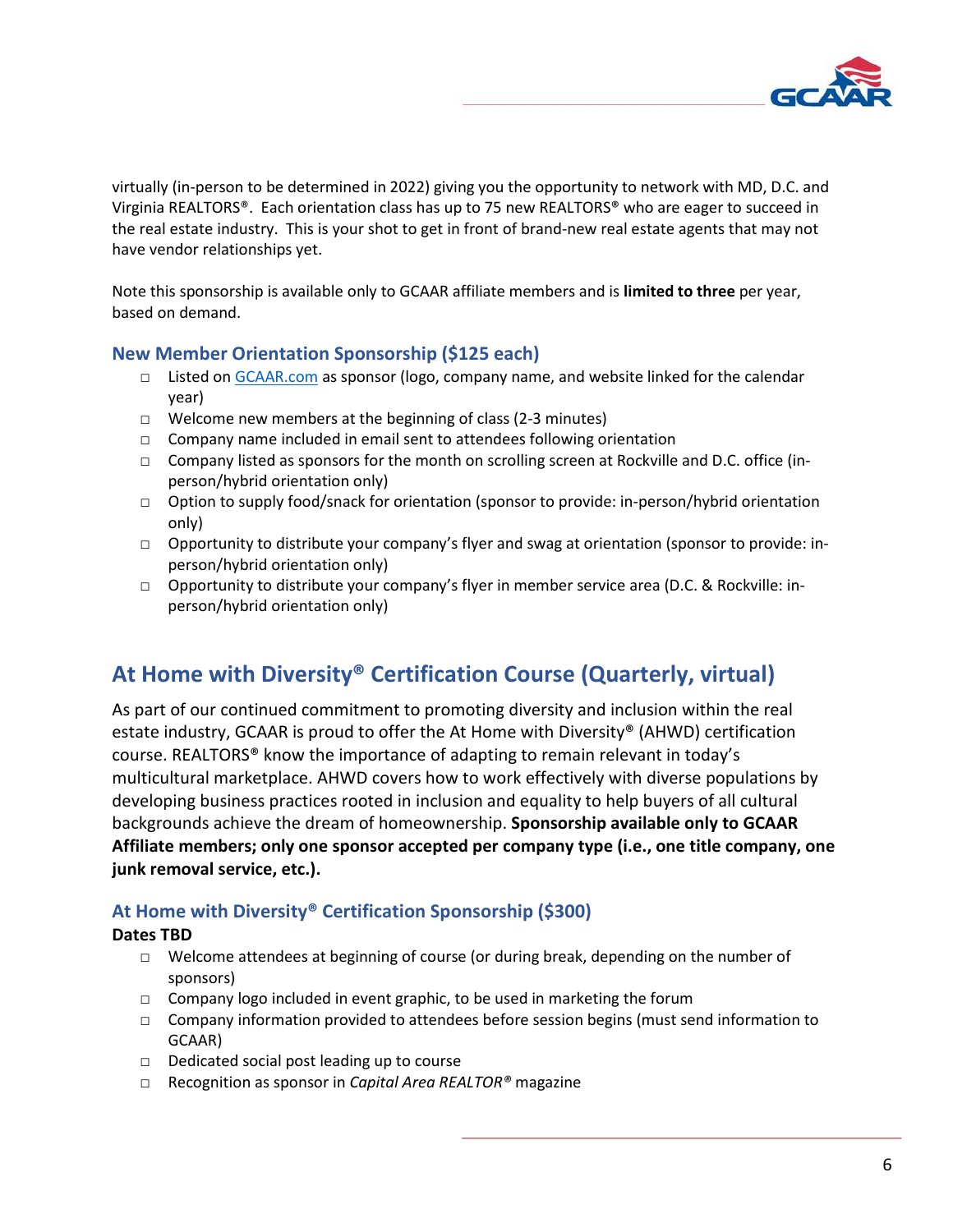

## <span id="page-6-0"></span>**Young Professionals Network (YPN)**

YPN helps young or young-to-the-industry real estate professionals excel in their careers by giving them the tools and encouragement they need to become involved in four core areas:

- REALTOR® association. Attend REALTOR® conferences and pursue leadership roles within their local, state and national associations.
- Real estate industry. Take an active role in policy discussions and advocacy issues; be informed about the latest industry news and trends.
- Peers. Network and learn from one another by attending events, participating in online communication, and seeking out mentoring opportunities.
- Community. Become exceptional members of their community by setting a high level of REALTOR® professionalism and volunteering for causes they feel passionate about.

## **Happy Hour – April 20, 5:30 p.m.-7:30 p.m. (\$500)**

- □ Company name recognized in GCAAR event emails
- □ Opportunity to speak during event (1-2 minutes)
- □ Dedicated social post on YPN channels (Instagram and Facebook)
- $\Box$  Company logo and company website linked on confirmation registration page
- □ Signage at event with company logo
- □ 2 tickets (for non-members) to attend

# **THANK YOU FOR YOUR SUPPORT OF THE**

# **GREATER CAPITAL AREA ASSOCIATION OF REALTORS®!**

If you have any questions, please contact our events team at [events@gcaar.com.](mailto:events@gcaar.com)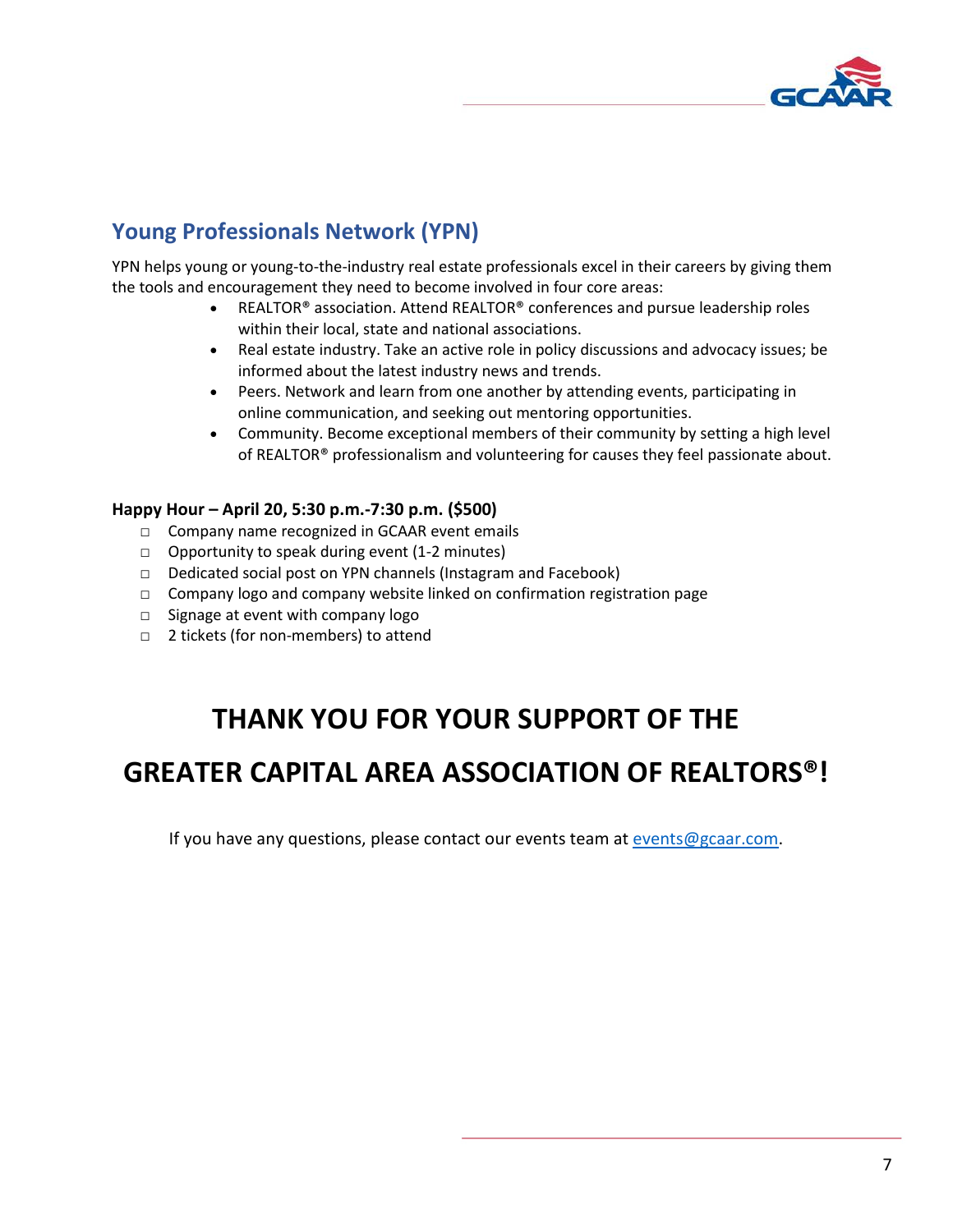

# **Sponsorship Agreement**

Sponsorships of multiple events may be paid throughout the year, **however benefits/amenities outlined within this Sponsorship Agreement will not be awarded nor reserved without payment**. **To receive the full benefits outlined within this Sponsorship Agreement, the signed Agreement and payment must both be received by the payment date(s) indicated below**. GCAAR will deliver as much of the benefit package as possible to sponsors that miss the deadline. Benefits/amenities are on a first-come, first-served basis.

## **Sponsorship Levels**

\*Prices listed below are GCAAR member/non-member sponsorship rates\*

## REALTOR® Fest (virtual) – July 11-15

## **Payment due by DATE TBD.**

- $\Box$  Platinum (\$5,000 /\$6,000)
	- $\sqrt{2}$  Gold (\$1,250/\$1,500)
- □ Silver (\$625/\$750)
- □ Bronze (\$250 member/\$300 non-member)

### GCAAR Charity Basketball Tournament – September 2022

### **Payment due 45 days before event.**

- $\Box$  Presenting Sponsor (\$2,000/\$2,400)
- $\Box$  Exhibitor (\$350/\$420)
- $\Box$  I will NOT be using my booth

## GCAAR Holiday Party and Installation (in-person) – December 2022

### **Payment due 45 days before event.**

Presenting (\$25,000/\$30,000); specific element Platinum (\$10,000/\$12,000); specific element

- □ Gold (\$5,000/\$6,000)
	- □ Silver (\$2,500/\$3,000)
- □ Bronze (\$1,500/\$1,800)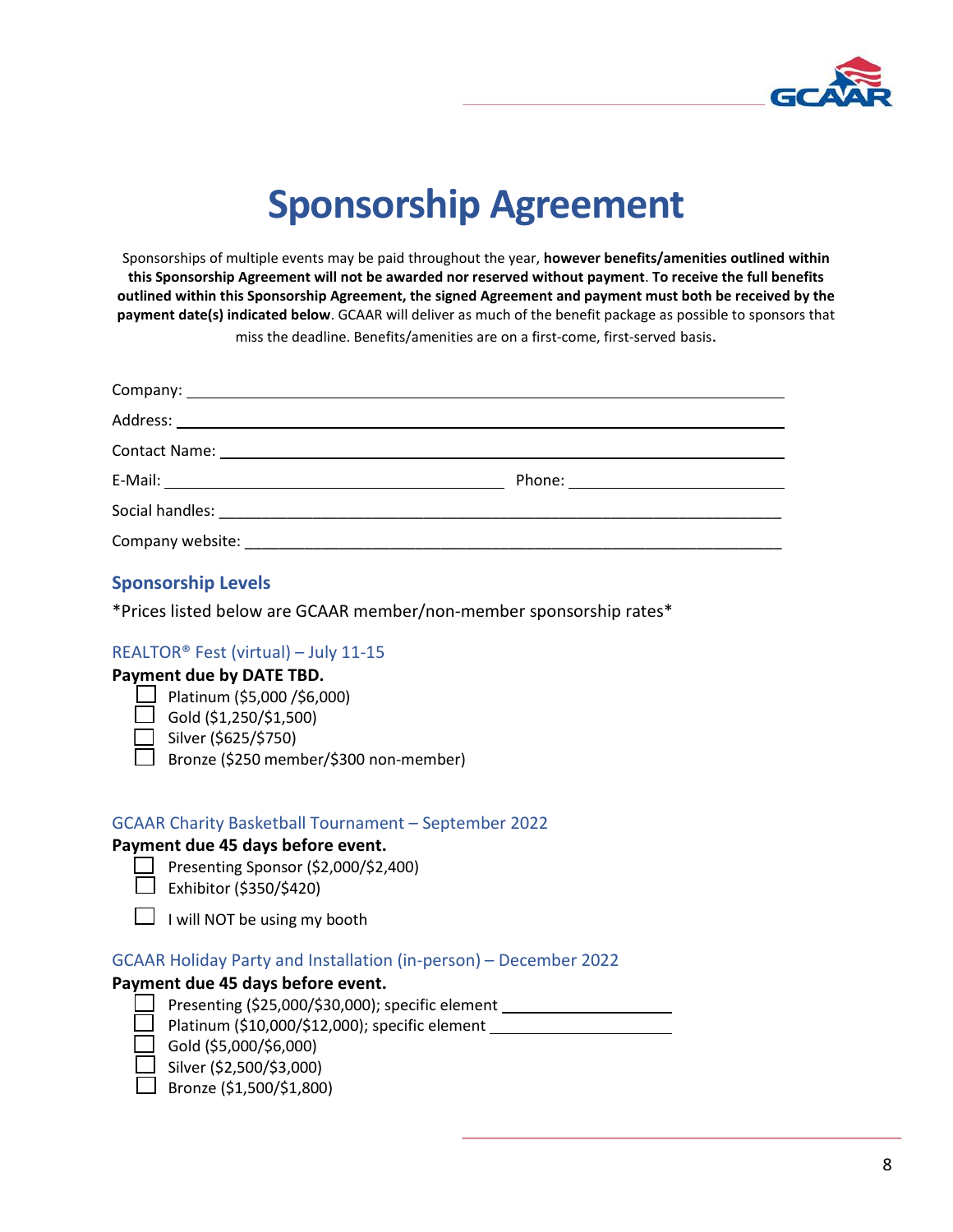

| <b>Profession Sessions (virtual)</b>                                                                                                                                                                       |                                              |  |
|------------------------------------------------------------------------------------------------------------------------------------------------------------------------------------------------------------|----------------------------------------------|--|
| Available only to GCAAR Affiliate members, limited to two sessions per year.<br>Sponsorship (\$200); session desired or next available: _________________________                                          |                                              |  |
| <b>New Member Orientation (virtual)</b><br>Available only to GCAAR Affiliate members, limited to three per year.                                                                                           |                                              |  |
| Sponsorship (\$125); date(s) desired or next available: _________________________                                                                                                                          |                                              |  |
| At Home with Diversity® Certification Course (Quarterly, virtual)<br><b>Available only to GCAAR Affiliate members</b><br>Sponsorship (\$300); date desired or next available: ____________________________ |                                              |  |
| <b>Young Professionals Network (YPN)</b><br>Payment due by April 8 to receive ALL benefits.<br>$\Box$ Happy Hour, April 20                                                                                 |                                              |  |
| <b>Payment</b>                                                                                                                                                                                             |                                              |  |
| Total Sponsorship Amount: \$                                                                                                                                                                               |                                              |  |
| Check: Payable to GCAAR<br>$Change$ $VISA$                                                                                                                                                                 | MASTERCARD<br>$\bigsqcup$ discover<br>  AMEX |  |
|                                                                                                                                                                                                            |                                              |  |
|                                                                                                                                                                                                            | Exp. Date                                    |  |
|                                                                                                                                                                                                            |                                              |  |
| <b>TERMS &amp; CONDITIONS</b>                                                                                                                                                                              |                                              |  |

### **RIGHT TO REFUSE SPONSOR**

GCAAR shall reserve the right to reject any potential sponsors on such factors as questionable business practices, those having a mission conflict with GCAAR, or those who have advertising practices not aligned with GCAAR's advertising practices.

### **RIGHT OF FIRST REFUSAL**

All sponsorship benefits are offered on a first-come, first-served basis. By contracting for the aforementioned sponsorship benefits, your sponsorship will not be honored until payment is received.

### **PAYMENT & CANCELLATION POLICY**

Payment for sponsorship must be received by payment date(s) indicated above for each event; no benefits/amenities will be awarded until full payment is received. Failure to make payment by the aforementioned payment date(s) will result in immediate cancellation of the sponsorship and benefits. Until payment is received, the company's future participation in GCAAR conferences and meetings could be affected. Under no circumstances is GCAAR obligated to accept late payments.

Cancellations must be made in writing to the Events Manager indicated on the first page of this packet. No refunds will be made after the aforementioned payment date(s) for each event.